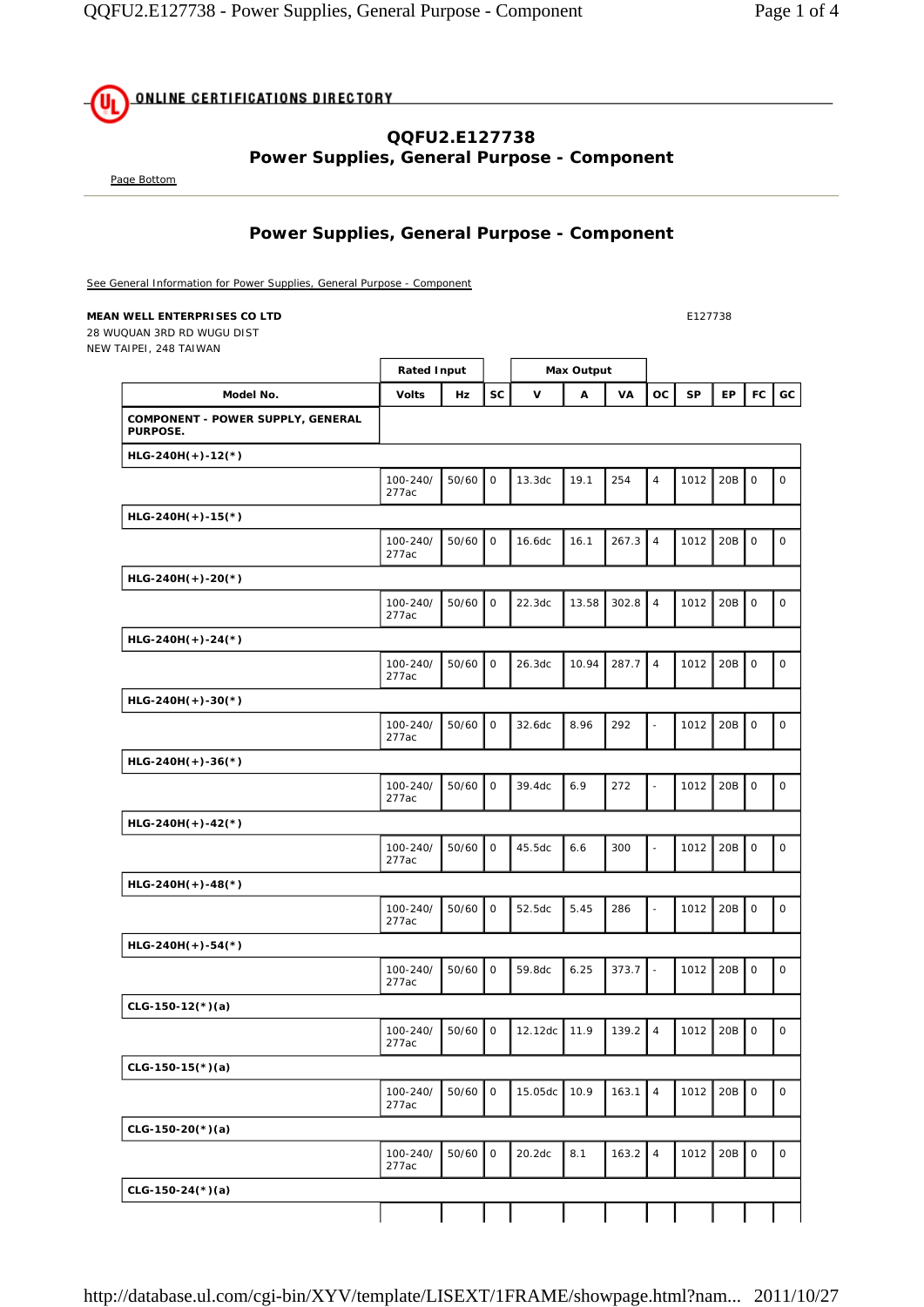|                        | 100-240/<br>277ac            | $50/60$ 0 |             | $24.17dc$ 6.7 |                | $162.9$ 4 |                | $1012$ 20B |     | $\circ$      | $\mathsf O$  |
|------------------------|------------------------------|-----------|-------------|---------------|----------------|-----------|----------------|------------|-----|--------------|--------------|
| $CLG-150-30(*)$ (a)    |                              |           |             |               |                |           |                |            |     |              |              |
|                        | 100-240/<br>277ac            | 50/60     | $\mathsf O$ | 30.08dc       | 7.4            | 157.3     | $\overline{4}$ | 1012       | 20B | $\mathsf O$  | $\mathsf O$  |
| $CLG-150-36(*)$ (a)    |                              |           |             |               |                |           |                |            |     |              |              |
|                        | 100-240/<br>277ac            | 50/60     | $\mathsf O$ | 36.11dc       | 4.6            | 165.8     | $\overline{4}$ | 1012       | 20B | $\mathsf O$  | $\mathsf O$  |
| $CLG-150-48(*)$ (a)    |                              |           |             |               |                |           |                |            |     |              |              |
|                        | 100-240/<br>277ac            | 50/60     | $\mathsf O$ | 48.16dc       | 3.4            | 163.1     | $\overline{4}$ | 1012       | 20B | $\mathsf O$  | $\mathsf O$  |
| D-60A[*r]              | $100 -$<br>240ac             | $50 - 60$ | $\mathsf O$ | 5             | $\overline{4}$ | 20        | $\overline{4}$ | 1012       | 20B | $\mathsf{O}$ | $\mathbf{1}$ |
|                        |                              |           |             | 12            | 3              | 36        | $\overline{4}$ |            |     |              |              |
| <b>D-60B</b>           | $100 -$<br>240ac             | $50 - 60$ | $\mathsf O$ | 4.96          | 14.0           | 69.4      | $\overline{4}$ | 1012       | 20B | $\mathsf{O}$ | $\mathbf{1}$ |
|                        |                              |           |             | 23.19         | 3.18           | 73.7      | $\overline{4}$ |            |     |              |              |
| <b>MWP-606</b>         | 100-120/<br>$220 -$<br>240ac | $50/60$ 0 |             | 4.98          | 16.20          | 80        | $\overline{4}$ | 1012       | 20B | $\mathsf O$  | $\mathbf{1}$ |
|                        |                              |           |             | 12.51         | 6.50           | 70        | $\overline{4}$ |            |     |              |              |
|                        |                              |           |             | $-5.20$       | 6.80           | 29        | $\overline{4}$ |            |     |              |              |
| PS-280-13.5, SM-25[*r] |                              |           |             |               |                |           |                |            |     |              |              |
|                        | 100-120/<br>220-<br>240ac    | 50/60     | $\mathsf O$ | 13.5          | 20             | 270       | $\overline{4}$ | 1012       | 20B | $\mathbf 0$  | $\mathbf{1}$ |
| PS-280-27, SM-1228[*r] |                              |           |             |               |                |           |                |            |     |              |              |
|                        | 100-120/<br>$220 -$<br>240ac | 50/60     | $\mathsf O$ | 27.0          | 10             | 270       | $\overline{4}$ | 1012       | 20B | $\mathsf O$  | $\mathbf{1}$ |
| S-100F-12              |                              |           |             |               |                |           |                |            |     |              |              |
|                        | 100-120/<br>$200 -$<br>240ac | $50 - 60$ | $\mathsf O$ | 13.8          | 13.2           | 156       | $\overline{4}$ | 1012       | 30B | $\mathsf O$  | $\mathbf{1}$ |
| S-100F-15              |                              |           |             |               |                |           |                |            |     |              |              |
|                        | 100-120/<br>200-<br>240ac    | $50-60$ 0 |             | 15            | 8.36           | 117       | 4              | 1012       | 30B | $\circ$      | $\mathbf{1}$ |
| S-100F-24              |                              |           |             |               |                |           |                |            |     |              |              |
|                        | 100-120/<br>$200 -$<br>240ac | $50 - 60$ | $\mathsf O$ | 28            | $6.4$          | 157       | $\overline{4}$ | 1012       | 30B | $\mathsf O$  | $\mathbf{1}$ |
| S-100F-48              |                              |           |             |               |                |           |                |            |     |              |              |
|                        | 100-120/<br>$200 -$<br>240ac | $50 - 60$ | $\mathsf O$ | 48            | 2.86           | 137       | $\overline{4}$ | 1012       | 30B | $\mathsf O$  | $\mathbf{1}$ |
| S-100F-5               |                              |           |             |               |                |           |                |            |     |              |              |
|                        | 100-120/<br>$200 -$<br>240ac | $50-60$   | $\mathsf O$ | 5.8           | 29.1           | 125       | $\overline{4}$ | 1012       | 30B | $\mathsf O$  | $\mathbf{1}$ |
| S-100F-7.5             |                              |           |             |               |                |           |                |            |     |              |              |
|                        | 100-120/<br>200-<br>240ac    | $50-60$   | 0           | 8.8           | 18.3           | 134       | $\overline{4}$ | 1012       | 30B | $\mathsf O$  | $\mathbf{1}$ |
| S-150-12               |                              |           |             |               |                |           |                |            |     |              |              |
|                        | 100-120/<br>$220 -$<br>240ac | 50/60     | $\mathsf O$ | 11.96         | 15.73          | 179       | $\overline{4}$ | 1012       | 20B | $\mathsf O$  | $\mathbf{1}$ |
| S-150-15[*r]           |                              |           |             |               |                |           |                |            |     |              |              |
|                        |                              |           |             |               |                |           |                |            |     |              |              |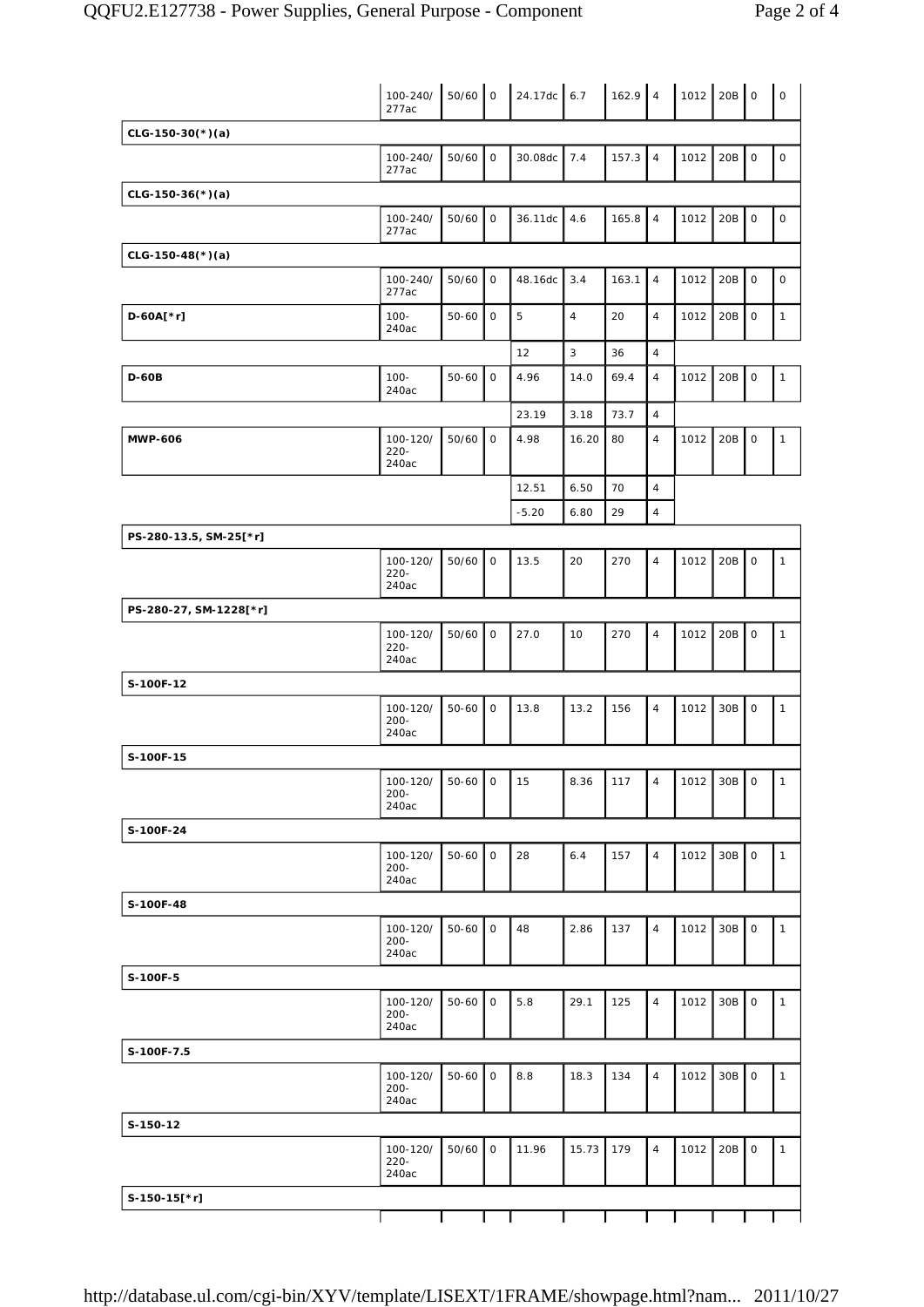|                | 100-120/<br>$220 -$<br>240ac | $50/60$ 0 |             | 15.0            | 10.00          | 150     | $\overline{4}$                   | 1012 | 20B | $\mathbf 0$  | $\mathbf{1}$ |
|----------------|------------------------------|-----------|-------------|-----------------|----------------|---------|----------------------------------|------|-----|--------------|--------------|
| S-150-24       |                              |           |             |                 |                |         |                                  |      |     |              |              |
|                | 100-120/<br>$220 -$<br>240ac | 50/60     | $\mathbf 0$ | 23.93           | 8.20           | 194     | $\overline{4}$                   | 1012 | 20B | $\circ$      | $\mathbf{1}$ |
| $S-150-5$      | 100-120/<br>220-<br>240ac    | 50/60     | $\mathbf 0$ | 5.0             | 34.73          | 168     | $\overline{4}$                   | 1012 | 20B | $\circ$      | $\mathbf{1}$ |
| S-150-7.5[*r]  |                              |           |             |                 |                |         |                                  |      |     |              |              |
|                | 100-120/<br>$220 -$<br>240ac | 50/60     | $\mathsf O$ | 7.5             | 20.00          | 150     | $\overline{4}$                   | 1012 | 20B | $\mathsf O$  | $\mathbf{1}$ |
| $S-150-9$ [*r] | 100-120/<br>$220 -$<br>240ac | 50/60     | 0           | 9.0             | 16.70          | 150     | $\overline{4}$                   | 1012 | 20B | $\mathsf{O}$ | $\mathbf{1}$ |
| $S-25-12[*r]$  | $100 -$<br>240ac             | 50-60     | $\mathbf 0$ | 12.0            | 2.1            | 25.2    | $\overline{4}$                   | 1012 | 20B | $\mathbf 0$  | $\mathbf{1}$ |
| $S-25-15$ [*r] | $100 -$<br>240ac             | $50 - 60$ | $\mathbf 0$ | 24.0            | 1.7            | 40.8    | $\overline{4}$                   | 1012 | 20B | $\mathsf{O}$ | $\mathbf{1}$ |
| $S-25-24$      | $100 -$<br>240ac             | $50 - 60$ | $\mathbf 0$ | 23.93           | 1.5            | 35.89   | $\overline{4}$                   | 1012 | 20B | $\mathbf 0$  | $\mathbf{1}$ |
| $S-25-5$       | $100 -$<br>240ac             | $50 - 60$ | 0           | 4.99            | 6.2            | 30.38   | $\overline{4}$                   | 1012 | 20B | $\mathsf{O}$ | $\mathbf{1}$ |
| $S-40-12$ [*r] | $100 -$<br>240ac             | $50 - 60$ | 0           | 12.0            | 3.5            | 42.0    | $\overline{4}$                   | 1012 | 20B | $\mathbf 0$  | $\mathbf{1}$ |
| $S-40-15$ [*r] | $100 -$<br>240ac             | $50 - 60$ | 0           | 15.0            | 2.8            | 42.0    | $\overline{4}$                   | 1012 | 20B | $\mathsf{O}$ | $\mathbf{1}$ |
| $S-40-24$ [*r] | $100 -$<br>240ac             | 50-60     | $\mathbf 0$ | 24.15           | 2.3            | 25.4    | $\overline{4}$                   | 1012 | 20B | $\mathsf{O}$ | $\mathbf{1}$ |
| $S-40-5$       | $100 -$<br>240ac             | $50 - 60$ | $\mathbf 0$ | 4.97            | 10.2           | 50.69   | $\overline{4}$                   | 1012 | 20B | $\mathsf{O}$ | $\mathbf{1}$ |
| $S-60-12[*r]$  | $100 -$<br>240ac             | $50 - 60$ | $\mathbf 0$ | 12.0            | 5.0            | 60.0    | $\overline{4}$                   | 1012 | 20B | $\circ$      | $\mathbf{1}$ |
| $S-60-15$ [*r] | $100 -$<br>240ac             | 50-60     | 0           | 15.0            | 4.0            | 60.0    | $\overline{4}$                   | 1012 | 20B | $\circ$      | $\mathbf{1}$ |
| $S-60-24$      | $100 -$<br>240ac             | 50-60     | 0           | 24.01           | 3.3            | 79.23   | $\overline{4}$                   | 1012 | 20B | $\mathsf O$  | $\mathbf{1}$ |
| $S-60-30$      | $100 -$<br>240ac             | $50 - 60$ | $\mathsf O$ | 24.0            | 2.5            | 60      | $\overline{4}$                   | 1012 | 20B | $\mathsf O$  | $\mathbf{1}$ |
| $S-60-5$       | $100 -$<br>240ac             | 50-60     | 0           | 4.99            | 14.5           | 72.35   | $\overline{4}$                   | 1012 | 20B | $\mathsf O$  | $\mathbf{1}$ |
| <b>S-60LT</b>  | $120 -$<br>240ac             | 50/60     | 0           | 8.2             | 11             | 77      | $\overline{4}$                   | 1012 | 20B | 2,6          | $\mathbf{1}$ |
|                |                              |           |             | 17.3            | 5              | 72      | $\overline{4}$                   |      |     |              |              |
| <b>T-60A</b>   | $100 -$<br>240ac             | 50-60     | 0           | 4.96            | 14.5           | 71.9    | $\overline{4}$                   | 1012 | 20B | $\mathsf O$  | $\mathbf{1}$ |
|                |                              |           |             | 11.9            | 6.2            | 73.8    | $\overline{4}$                   |      |     |              |              |
| T-60B[*r]      | $100 -$<br>240ac             | $50 - 60$ | $\mathsf O$ | 5.0             | 5.0            | 25      | $\overline{4}$                   | 1012 | 20B | $\mathsf O$  | $\mathbf{1}$ |
|                |                              |           |             | 12.0<br>$-12.0$ | 2.5<br>0.5     | 30<br>6 | $\overline{4}$<br>$\overline{4}$ |      |     |              |              |
| T-60C[*r]      | $100 -$<br>240ac             | 50-60     | $\mathsf O$ | $\overline{5}$  | 5              | 25      | $\overline{4}$                   | 1012 | 20B | $\mathsf O$  | $\mathbf{1}$ |
|                |                              |           |             | 15              | $\overline{2}$ | 30      | $\overline{4}$                   |      |     |              |              |
|                |                              |           |             | $-15$           | 0.5            | 7.5     | $\overline{4}$                   |      |     |              |              |

[\*r] - Output values are rated.

(\*) - Can be A or B or C or Blank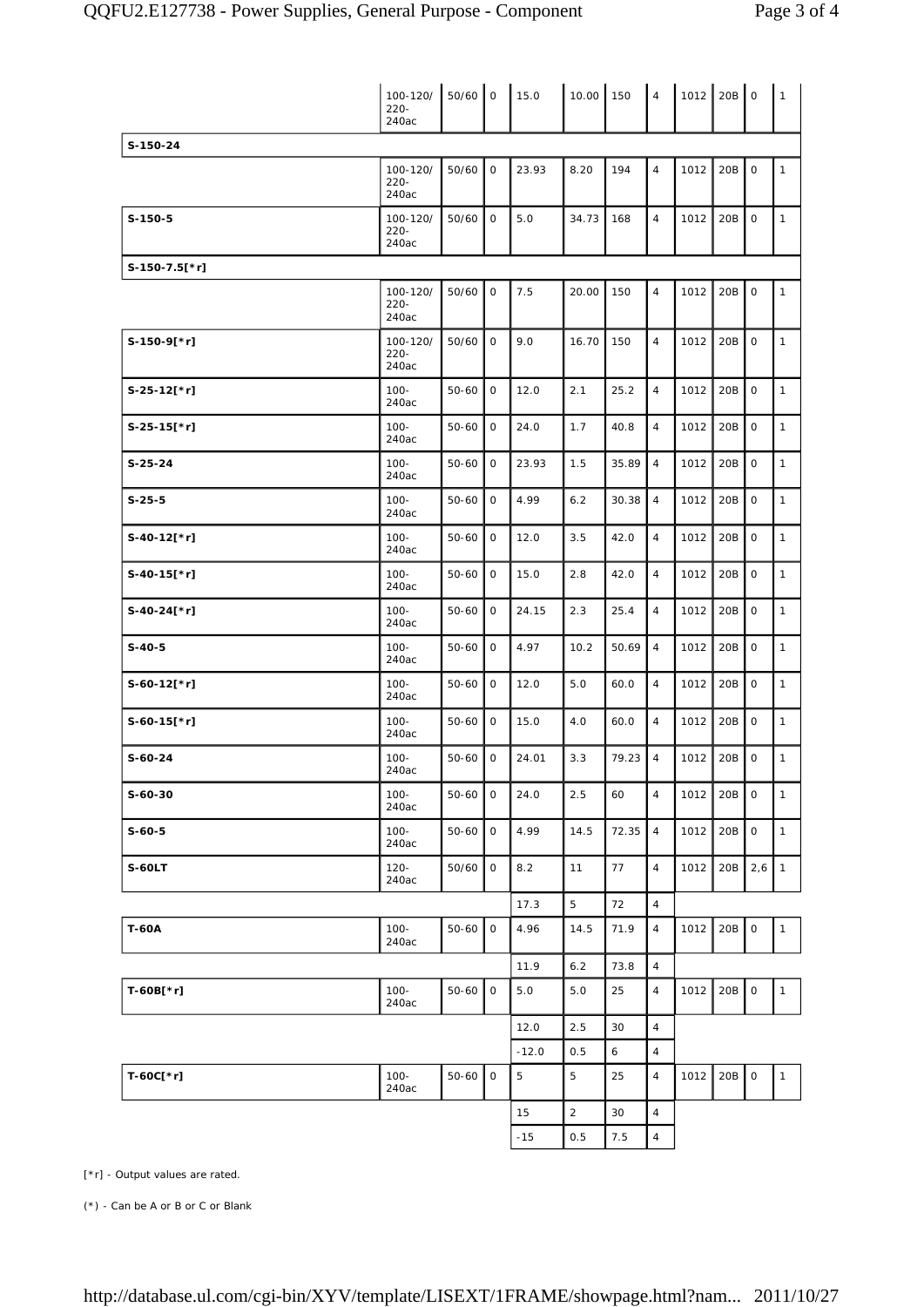(+) - May or may not contain the letter H

(a) - household use

Marking: Company name and model designation. Last Updated on 2011-03-29

Questions? **Print this page Notice of Disclaimer** Page Top Page Top

Copyright ?2011 Underwriters Laboratories Inc.®

The appearance of a company's name or product in this database does not in itself assure that products so identified have been manufactured<br>under UL's Follow-Up Service. Only those products bearing the UL Mark should be co Service. Always look for the Mark on the product.

UL permits the reproduction of the material contained in the Online Certification Directory subject to the following conditions: 1. The Guide<br>Information, Designs and/or Listings (files) must be presented in their entirety appear adjacent to the extracted material. In addition, the reprinted material must include a copyright notice in the following format: "Copyright © 2011 Underwriters Laboratories Inc.®"

An independent organization working for a safer world with integrity, precision and knowledge.

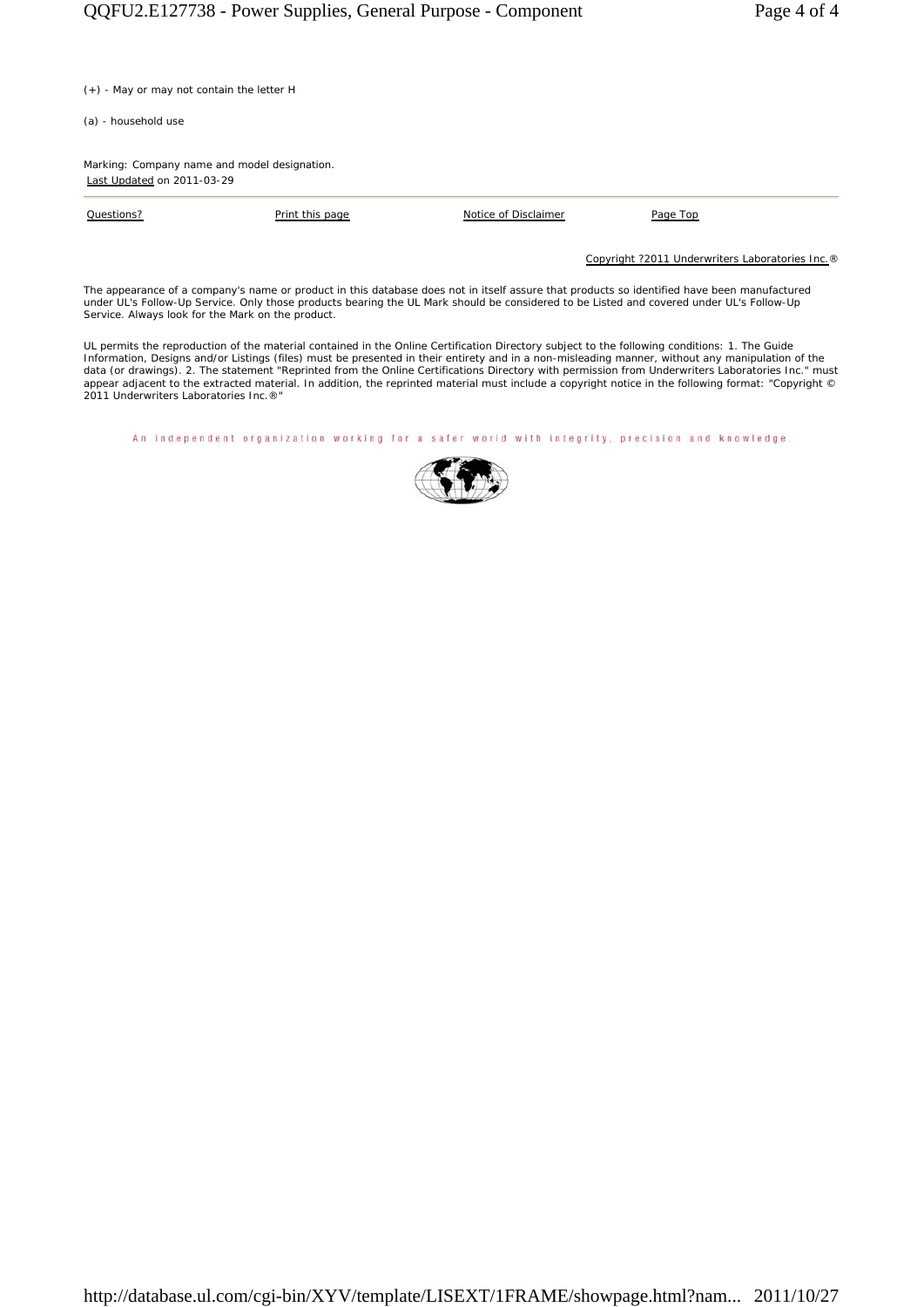

### **Power Supplies, General Purpose Certified for Canada - Component**

Page Bottom

# **Power Supplies, General Purpose Certified for Canada - Component**

See General Information for Power Supplies, General Purpose Certified for Canada - Component

#### **MEAN WELL ENTERPRISES CO LTD E127738**

28 WUQUAN 3RD RD WUGU DIST NEW TAIPEI, 248 TAIWAN

|                                                      | <b>Rated Input</b>       |       |             | <b>Max Output</b> |       |       |                          |       |           |             |                     |
|------------------------------------------------------|--------------------------|-------|-------------|-------------------|-------|-------|--------------------------|-------|-----------|-------------|---------------------|
| Model No.                                            | <b>Volts</b>             | Hz    | <b>SC</b>   | $\mathsf{v}$      | Α     | VA    | ОC                       | SP    | <b>EP</b> | FC          | GC                  |
| COMPONENT - POWER SUPPLY, GENERAL<br><b>PURPOSE.</b> |                          |       |             |                   |       |       |                          |       |           |             |                     |
| $HLG-240H(+)-12(*)$                                  |                          |       |             |                   |       |       |                          |       |           |             |                     |
|                                                      | $100 -$<br>240/<br>277ac | 50/60 | $\mathbf 0$ | 13.3dc            | 19.1  | 254   | $\overline{4}$           | 107.1 | 20B       | $\mathsf O$ | $\mathsf O$         |
| $HLG-240H(+)-15(*)$                                  |                          |       |             |                   |       |       |                          |       |           |             |                     |
|                                                      | $100 -$<br>240/<br>277ac | 50/60 | $\mathbf 0$ | 16.6dc            | 16.1  | 267.3 | $\overline{4}$           | 107.1 | 20B       | $\mathsf O$ | $\mathbf 0$         |
| $HLG-24OH(+)-20(*)$                                  |                          |       |             |                   |       |       |                          |       |           |             |                     |
|                                                      | $100 -$<br>240/<br>277ac | 50/60 | $\mathbf 0$ | 22.3dc            | 13.58 | 302.8 | $\overline{4}$           | 107.1 | 20B       | $\mathsf O$ | $\mathbf 0$         |
| $HLG-240H(+)-24(*)$                                  |                          |       |             |                   |       |       |                          |       |           |             |                     |
|                                                      | $100 -$<br>240/<br>277ac | 50/60 | $\mathsf O$ | 26.3dc            | 10.94 | 287.7 | $\overline{4}$           | 107.1 | 20B       | $\mathsf O$ | $\mathsf O$         |
| HLG-240H(+)-30(*)                                    |                          |       |             |                   |       |       |                          |       |           |             |                     |
|                                                      | $100 -$<br>240/<br>277ac | 50/60 | $\mathsf O$ | 32.6dc            | 8.96  | 292   | $\overline{\phantom{a}}$ | 107.1 | 20B       | $\mathsf O$ | $\mathsf O$         |
| $HLG-24OH(+)-36(*)$                                  |                          |       |             |                   |       |       |                          |       |           |             |                     |
|                                                      | $100 -$<br>240/<br>277ac | 50/60 | $\mathsf O$ | 39.4dc            | 6.9   | 272   | ÷,                       | 107.1 | 20B       | $\mathsf O$ | $\mathsf O$         |
| $HLG-24OH(+)-42(*)$                                  |                          |       |             |                   |       |       |                          |       |           |             |                     |
|                                                      | $100 -$<br>240/<br>277ac | 50/60 | $\mathbf 0$ | 45.5dc            | 6.6   | 300   | ÷,                       | 107.1 | 20B       | $\mathsf O$ | $\mathsf{O}\xspace$ |
| HLG-240H(+)-48(*)                                    |                          |       |             |                   |       |       |                          |       |           |             |                     |
|                                                      | $100 -$<br>240/<br>277ac | 50/60 | $\mathbf 0$ | 52.5dc            | 5.45  | 286   | $\overline{\phantom{a}}$ | 107.1 | 20B       | $\mathsf O$ | $\mathsf O$         |
| $HLG-24OH(+)-54(*)$                                  |                          |       |             |                   |       |       |                          |       |           |             |                     |
|                                                      | $100 -$<br>240/<br>277ac | 50/60 | $\circ$     | 59.8dc            | 6.25  | 373.7 | $\overline{a}$           | 107.1 | 20B       | $\mathsf O$ | $\mathsf O$         |
| $CLG-150-12(*)$ (a)                                  |                          |       |             |                   |       |       |                          |       |           |             |                     |
|                                                      | $100 -$<br>240/<br>277ac | 50/60 | $\mathsf O$ | 12.12dc           | 11.9  | 139.2 | $\overline{4}$           |       |           | $\mathsf O$ | $\mathsf O$         |
| $CLG-150-15(*)$ (a)                                  |                          |       |             |                   |       |       |                          |       |           |             |                     |
|                                                      |                          |       |             |                   |       |       |                          |       |           |             |                     |